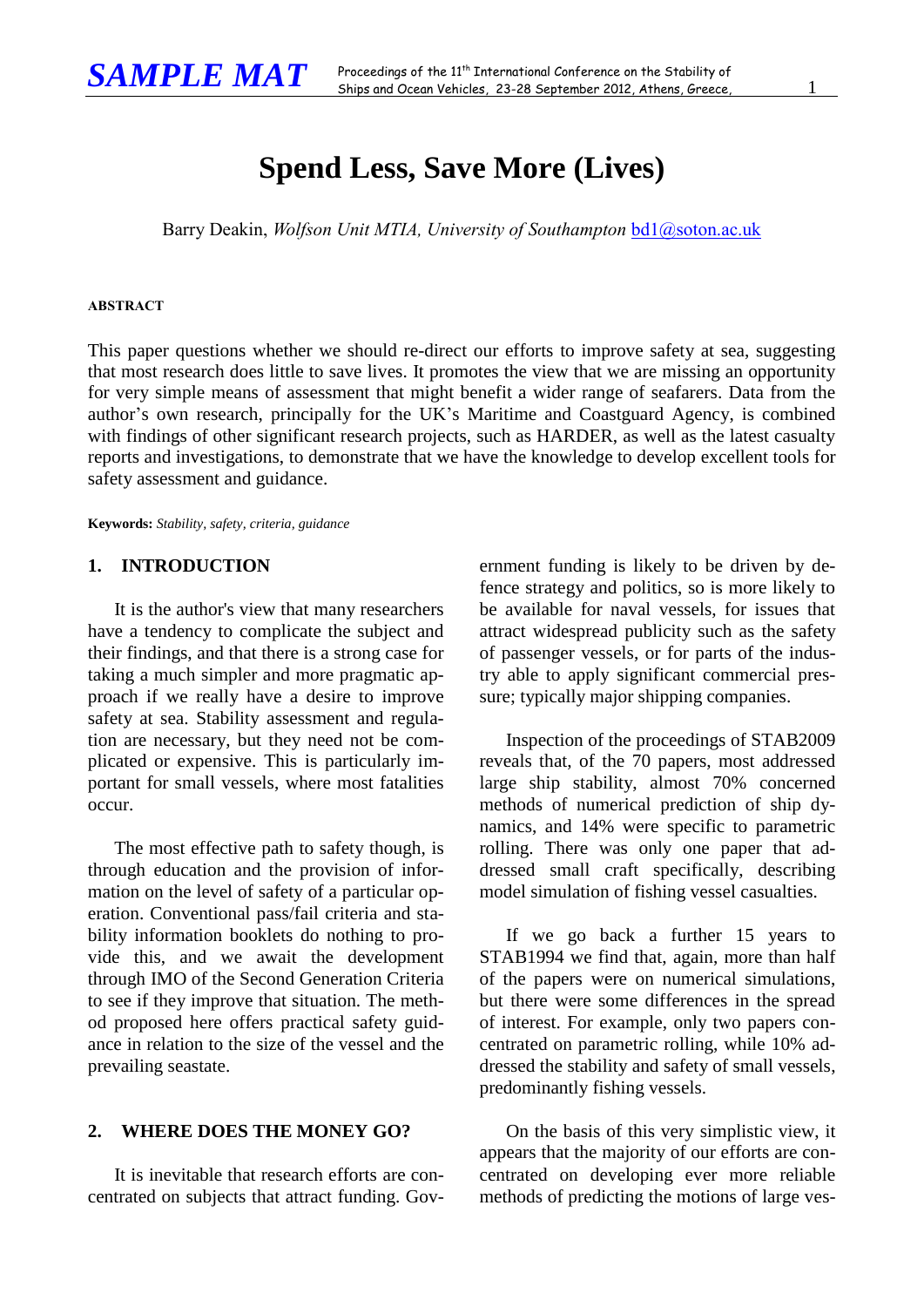sels, and that these efforts are increasing. Research devoted to small vessel safety appears to be decreasing, or perhaps is not presented at these STAB conferences. This reflects what one might expect in view of the most likely sources of funding.

Despite this extensive investment in stability research during the last two decades, much assessment of stability still relies on criteria derived from Rahola's work, published in 1939. Things are changing now, as the IMO is committed to developing a revised Intact Stability Code, and considerable effort is being directed towards it. Whether the revised Code will provide a more reliable assessment of the level of safety remains to be seen, but it is unlikely to be as simple as the current criteria.

# **3. WHERE ARE THE FATALITIES?**

Between 1994 and 2007, the number of lives lost on cargo ships ranged between 100 and 400 per year. This includes deaths from all causes, not just stability related incidents.

Since the Second World War there have been a number of well publicised, major maritime disasters, and inevitably the highest casualty numbers occur when passenger vessels are involved. Most fatalities have been caused by fire, explosion or grounding, with few major accidents caused by loss of stability or buoyancy. Below is a list of those incidents which have resulted in the loss of at least 500 lives as a result of stability or loading deficiencies, since 1945.

Le Joola; an overloaded Senegalese ferry that capsized in rough seas in 2002, with over 1800 lives lost.

Estonia; a Baltic Sea ferry that capsized in 1994, following failure of the bow door, with the loss of almost 1000 lives.

Bukoba; an overloaded passenger ferry that sank on Lake Victoria in1996 with the loss of about 800 lives.

Princess of the Stars; a Philippines ferry that sank in a Typhoon in 2008 with the loss of about 700 lives.

Ramdas; an Indian passenger ship that capsized in 1947 with the loss of 625 lives.

Shamia; a Bangladesh ferry that capsized in a storm on the Meghna river in 1986 with the loss of about 600 lives.

Of these 6 casualties over the past 66 years, the worst four occurred during the last 20 years, and suggest that the carriage of passengers at sea is not getting any safer. Two of those were heavily overloaded vessels however, and no amount of stability research will help vessels that are loaded far beyond their safe design limits.

The investigation into the loss of the Princess of the Stars concluded that the captain made an error of judgment in continuing his voyage into known severe weather, and this perhaps is a case where improved safety guidance might have made a difference.

The loss of the Estonia resulted in tremendous research effort, particularly around Europe, as indeed did the capsize 7 years earlier of the Herald of Free Enterprise, which resulted in the loss of 193 lives. These two incidents demonstrate the influence of public opinion, media coverage and political pressure in encouraging investment in stability research.

In round figures, the statistics suggest an average of around 1000 shipping fatalities per year, which makes it a relatively safe form of transport. This is not the full story though, and we have all seen references to the International Labour Organisation's estimates of a global death toll of 24,000 per year in the fishing industry alone. These don't appear in most shipping statistics. They are predominantly in small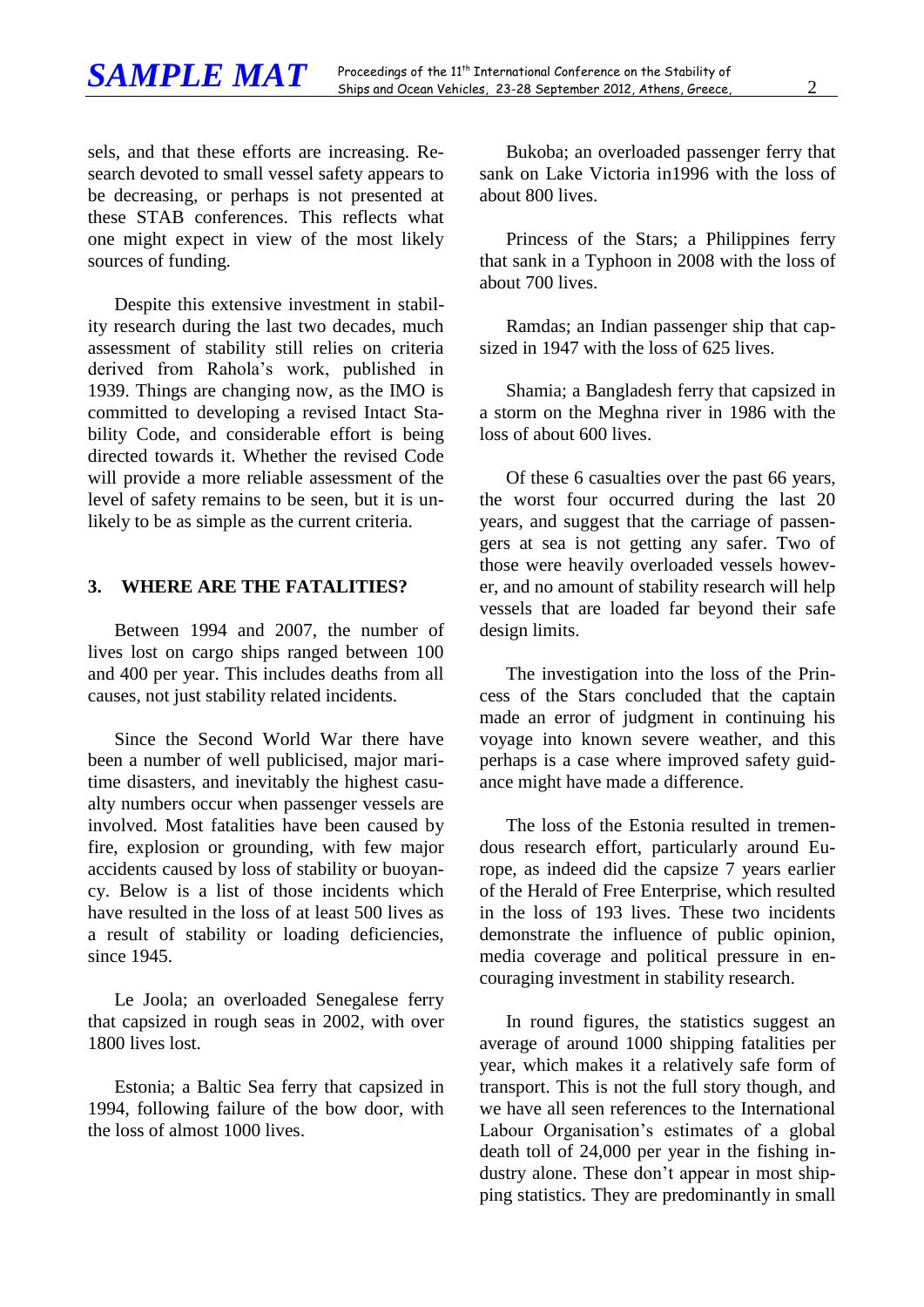vessels in less industrialised countries, but fishing has one of the highest fatality rates in all countries, regardless of the level of sophistication of the local industry. Fifteen years ago in the USA it was believed to be more than 40 times higher than the national occupational average (Petursdottir et al, 2001), and it remained so in 2008. Current UK figures show it to be 115 times higher than for shore based workers. Not all of these deaths are caused by stability and loading incidents, but capsizing and foundering frequently result in the loss of all crew.

#### **4. DOES STAB REPRESENT OUR BEST EFFORTS?**

Because of the pressures on academics to publish, the STAB conferences, like so many other scientific fora and journals, attract predominantly academic papers. Academic studies frequently take the form of 3 year postgraduate projects and attract a high level of mathematics or numerical analysis. Typically they lead to further interesting research but have little direct application to industry.

Applied research conducted for industry is more likely to result in practical solutions, but is less likely to appear because it might be confidential, those involved cannot afford the time to prepare papers or participate, and there is little incentive for them to do so. The state of the art in industry therefore is not often represented in engineering conferences, and an example in the field of stability is the successful effort by the Icelandic Maritime Administration to reduce fishing vessel losses by capsize (Viggósson & Bernodsson, 2009). Between 1969 and 2002, 71 vessels capsized with the loss of 129 crew but since 2003 no vessels have capsized. This has been achieved partly by improving the fleet, but also through education and the provision of useful information. The innovative methods they developed could be implemented elsewhere but are not widely known and have not been disseminated at STAB.

# **5. ARE COLLABORATIVE PROJECTS PRODUCTIVE?**

Most of us will have heard the phrase "A camel is a horse designed by committee". With the contemporary trend for major research funding to be allocated to international collaborative projects, we should be careful to avoid the development of too many camels. Some prominent recent developments have been through many committee stages before the research recommendations are finalised. These recommendations then are discussed, and perhaps adjusted, by national or international regulatory committees, such as IMO.

The reasons for such collaboration are laudable and one can appreciate the hopes of the funding bodies that the best resources will be brought together to find great solutions, but they are not necessarily the most efficient use of research funding.

As consultants who work directly for industry on most of our projects, and occasionally for Governments or other funding bodies on contract research, we have no doubt that we can work most efficiently when we do not need to collaborate or coordinate our work with others. This is not arrogance, or an argument against all collaborative research, because it does have valuable benefits. Rather, it is a belief that we can offer good, practical solutions to problems most efficiently when we are given a clear remit and are left to conduct the technical work with a minimum of administrative effort. We do, of course, discuss specific issues with others when necessary and appropriate.

Two examples of different projects are considered to illustrate this point.

#### **6. THE HARDER PROJECT**

A good example of a recent major collaboration was the EU research project HARDER (Harmonisation of Rules and Design Rationale), which involved a consortium of 19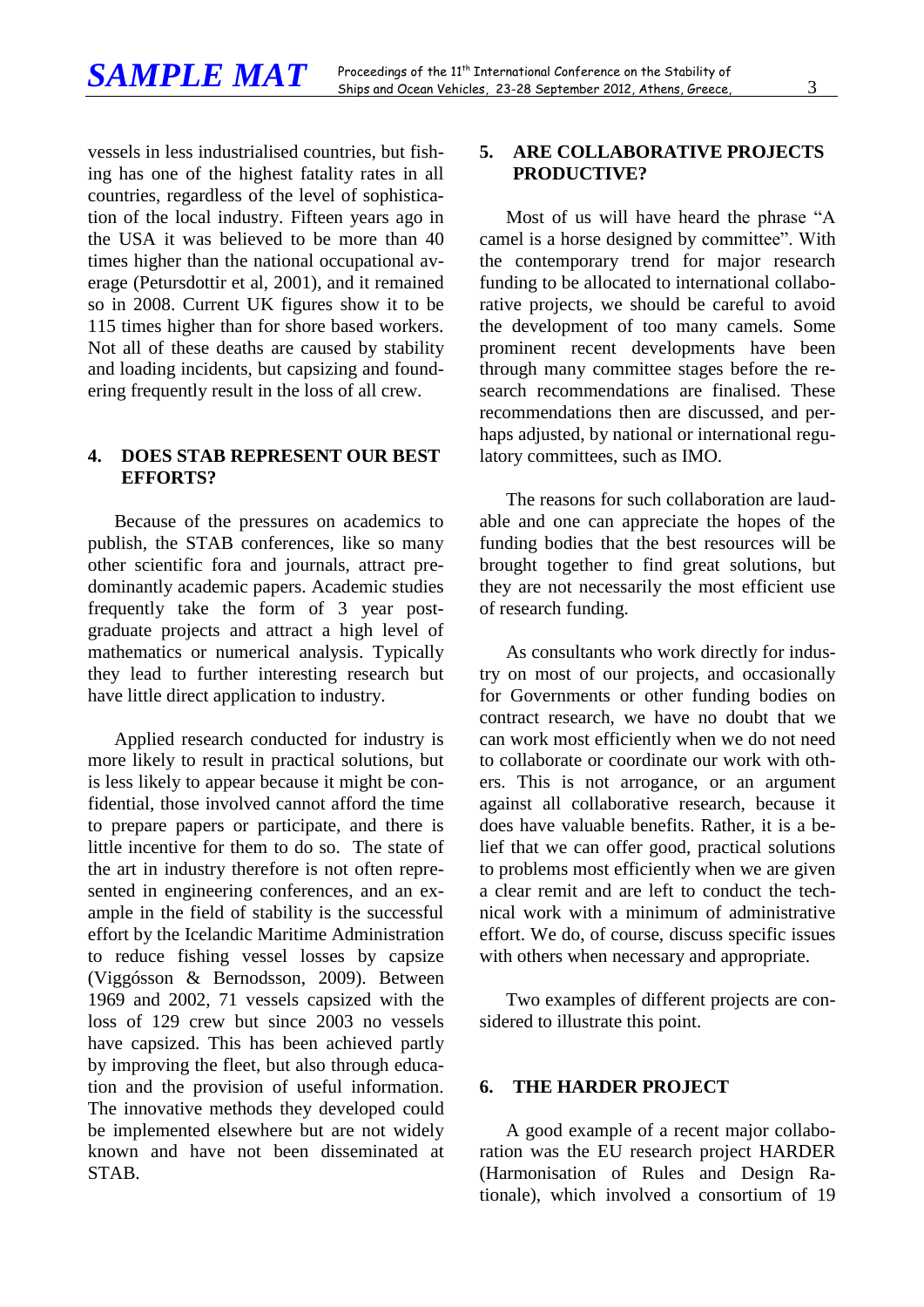organisations from industry and academia. The project cost €4.5M and included some complex physical modelling on seven vessels. A number of papers have been published which present selected data and findings, for example Tagg & Tuzcu (2002).

A principal finding of that project was that the stability parameter that correlated most closely with wave height to cause capsize was the range of residual stability after damage. The GZmax values also showed reasonable correlation, although they varied with vessel type, and it was concluded that the most useful measure of survivability is a criterion based on the product of the two. Their recommended formula (1) for a survivability factor, s, was adopted by IMO as a basis for the probabilistic damage stability regulations of SOLAS 2009.

$$
s = K \left[ \frac{GZ \text{max}}{0.12} \times \frac{\text{Range}}{16} \right]^{\frac{1}{4}}
$$
 (1)

Where K is a constant, depending on ship type, GZmax is in metres, and Range is the range of positive stability in degrees.

It is unclear from Tagg & Tuzcu (2002) whether the HARDER researchers considered the inclusion of displacement or other ship dimensions to relate ship size to wave height, and thereby make their formula truly nondimensional. The project concentrated on large ships, and their aim was to develop a method of assessment for certain types of ship, not a method that might be applied to vessels of any size. Notwithstanding that, the authors of that paper apparently believed the formula to be non-dimensional as they state "…..since all factors in the equation are already nondimensionalized."

The values 0.12 and 16 in their formula were empirically derived values of GZ and range, and the formula therefore appears nondimensional. The use of a constant value to replace GZ in this way, however, returns the formula to a dimensional form. In practice, for

a limited range of vessel sizes and types, GZ curve characteristics tend to be similar because of regulatory or practical design constraints. The formula may be effective for a limited range of vessels, therefore, in the same way as conventional criteria that apply constant minima for all vessels, but it is no more nondimensional than they are. If very small vessels had been considered it is likely that different constants, or perhaps a different formula, might have been required to fit their test results. Indeed, different values have been recommended to replace the constant 0.12 for ships of different types, such as Ro-Pax ships, where the value 0.25 is more appropriate. This aspect is discussed further in Tsakalakis et al (2009).

It is common for regulations to have different approaches or formulae for different sizes or types of ships, but it presents problems if design trends take new vessels outside the range of those used in the rule development. It would be preferable for truly harmonised standards to be non-dimensional and capable of assessing all vessels with a common formula.

Can a formula that requires significantly different empirical constants, depending on some definition of the ship type, really be regarded as harmonised? When designs develop away from the norm, how do they fit the formula?

Following independent trialling of the method by industry, prior to implementation of SOLAS 2009, some problems with its application were encountered. Vassalos & Jasionowski (2009) described these and concluded "…there is new evidence emerging that indicates gross errors in the derivation of survival factors, demanding swift action by the profession to avert 'embarrassment' on a global scale".

#### **7. MCA RESEARCH PROJECT 509**

A project that set out with very different aims but resulted in similar findings was the Maritime & Coastguard Agency's Research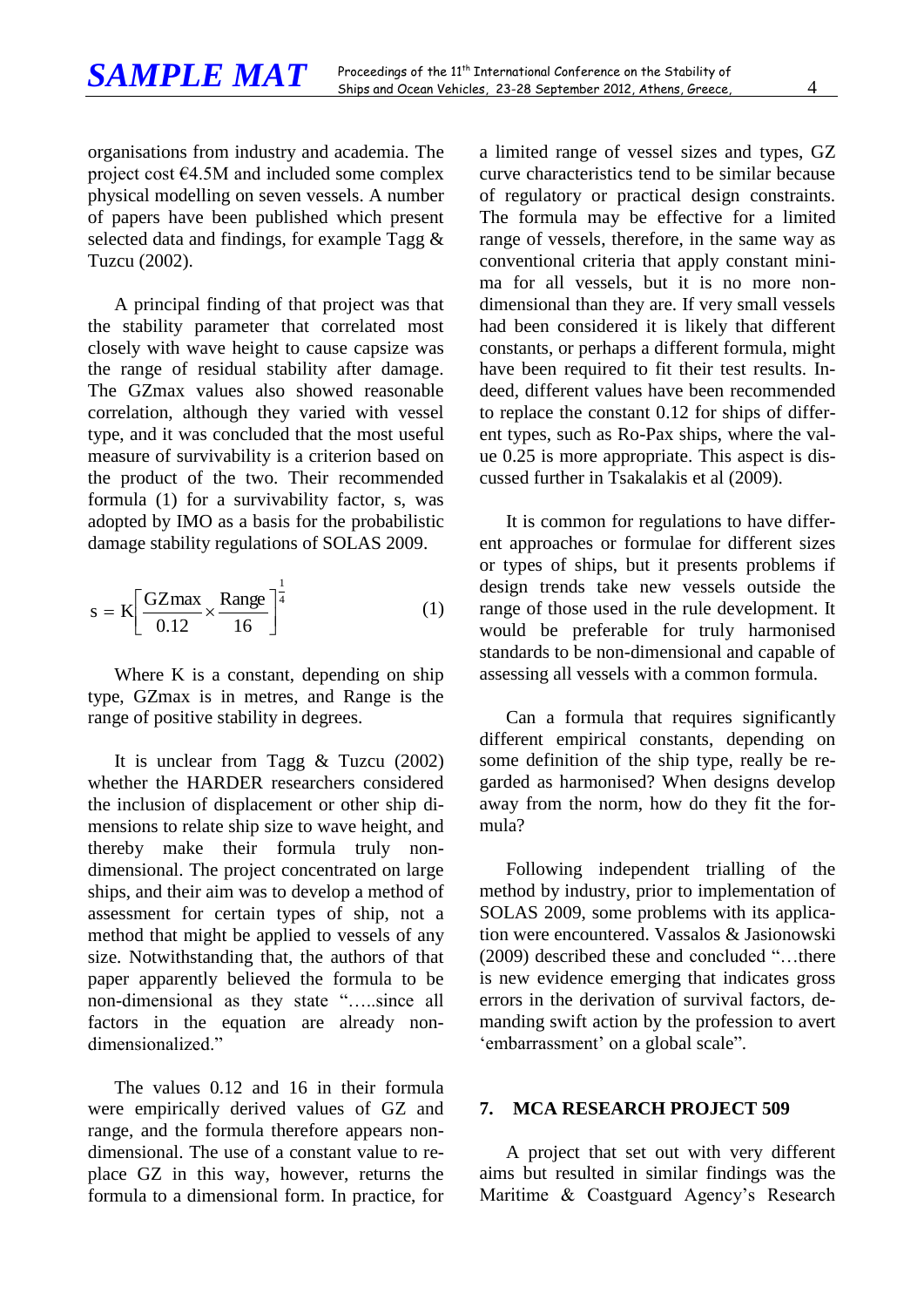Project 509. The remit was to assess the level of safety provided by the criteria for multihulls in the IMO HSC2000, and compare it with that provided by the criteria for monohulls. It was conducted independently by the Wolfson Unit, with a budget of only 3% of that of the HARDER project. It included model tests on six vessels, in a total of 53 intact and damage configurations (Deakin 2005).

On such a small budget the model tests were somewhat simpler than those in the HARDER project. They were no less valuable and informative however, with over 800 test cases, each conducted at a full range of headings to the waves to determine the vulnerability to capsize.

The problem with model tests of criteria, rather than specific ships, is that the model equally could represent a ship of a different size, at a different scale. Indeed it could represent a ship of any size. Only at one scale would the test condition represent a ship that just complies with the minimum criteria. Scaled to represent a smaller ship it would fail the criteria whilst a larger ship would have stability in excess of the minimum criteria because, although regulatory criteria do not vary with ship size, the GZ values are not non-dimensional. The work highlighted the fact that the level of safety provided by the criteria is dependent on the size of the vessel and the seastate in which it operates. Criteria based on the positive range of stability are the exception to this, because range is a non-dimensional parameter, unlike GZ or the area under the GZ curve.

Whilst it was not the objective, the outcome of the work was a recommendation for a new criterion, or method of estimating the minimum level of safety of a vessel, given its size and stability. As in the HARDER project, it was recognised that vulnerability to capsize depended largely on the residual range of stability but the secondary characteristic was found to be the maximum righting moment, rather than GZmax. A strong relationship was found between the critical wave height and the following combination of residual stability characteristics:

$$
\frac{\text{Range}\sqrt{\text{RMmax}}}{B} \tag{2}
$$

Where Range is the range of positive residual stability in degrees, RMmax is the maximum residual righting moment in tonne.metres, and B is the beam of the vessel in metres.

This differs from the parameters used in most conventional stability criteria because it includes displacement in the righting moment term, which is beneficial, and beam, which is not. Although wide beam provides good initial stability, if two vessels of different beams have similar stability characteristics, the one with the wider beam generally will be more vulnerable to capsize.



<span id="page-4-0"></span>Figure 1 Relationship between stability and the minimum wave height to capsize from Research Project 509.

[Figure 1](#page-4-0) presents a summary of the model test capsize data, and demonstrates that the critical wave height appears to be independent of hull shape or damage configuration. The data have been made non-dimensional using the overall length to normalise both axes. Any model or ship capsize data can be compared on this graph.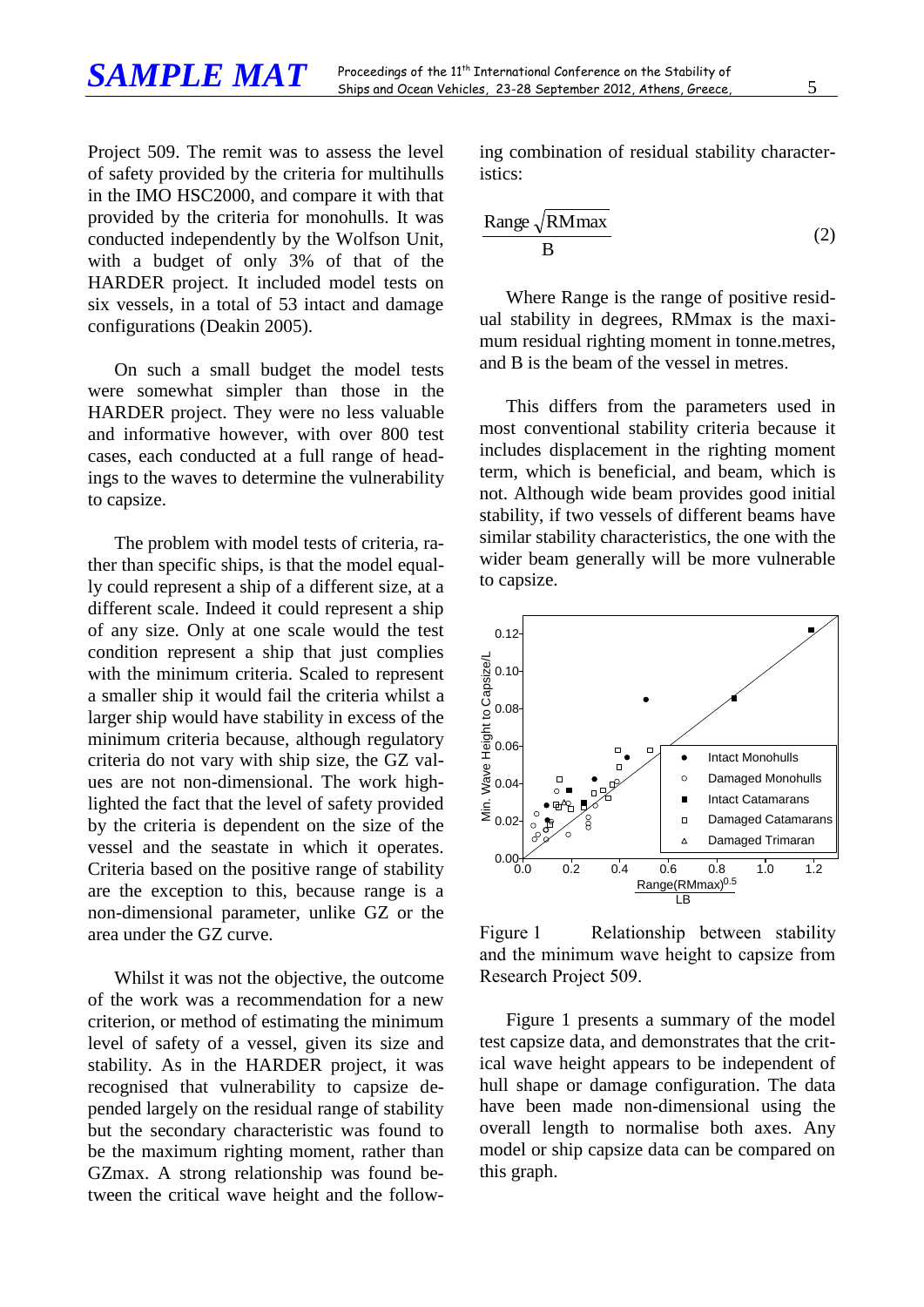The line on the graph represents the simplest formula that provides an effective fit to the data. It was proposed as a method of estimating the critical wave height and is defined as:

$$
Critical Wave Height = \frac{Range \sqrt{RM max}}{10B}
$$
 (3)

To address safety in a seastate, it was proposed that the critical significant height be defined as:

$$
Critical Sig. Height = \frac{Range \sqrt{RM max}}{20B}
$$
 (4)

Since these formulae are derived from the non-dimensional relationship, they offer a truly harmonised means of estimating capsize vulnerability, with no reference to vessel type or variation of constants. They do not pretend to offer a prediction of when a capsize might occur, merely a limit within which a vessel can expect to be safe from capsize. When operating beyond that limit a vessel may be vulnerable to capsize, although the probability of capsize may not be high.

When the formula was developed, early in 2005, it was based on these limited model test data. Subsequent analysis of other model tests, including those of the HARDER project, and documented ship capsizes has provided additional support for it (Deakin 2010). [Figure 2](#page-5-0) presents the evidence collected to date, all of which supports this simple formula.

Some casualty data lie on the proposed line, while others are substantially above it. The latter is to be expected in general because the line is an attempt to estimate the minimum wave height to capsize, for the worst possible heading and wave frequency. Most model tests are not designed to identify this case, and we cannot assume that ship capsizes occur in the worst possible circumstances. Indeed, if the ship is under control, the crew generally make an effort to select a heading that they perceive to be relatively safe.

The latest additions to our casualty database have come from a recent investigation into the loss of the fishing vessel Trident in 1974, and are identified on [Figure 2.](#page-5-0) The investigation concluded that the vessel capsized as a result of wave action and its stability therefore was inadequate for operation in that seastate (Young, 2011). For the casualty, the seastate obviously is an estimate. For the model test, the stability was not exactly the same as that of the ship, so the point lies at a different x-ordinate, but from the actual wave height time history it has been possible to determine the wave height that caused the capsize (MARIN, 2008). This result represents the lowest seastate in which capsize occurred in the model tests, but tests were not conducted in lower seastates, so it may not represent the minimum possible wave height to cause capsize, which the line on the graph aims to represent.



<span id="page-5-0"></span>Figure 2 Correlation of casualty and model data with the proposed formula.

### **8. APPLICATIONS OF THE RESEARCH**

The application of the HARDER project remains isolated to damage stability assessment of specific types of large vessels, as prescribed in the SOLAS requirements agreed at IMO.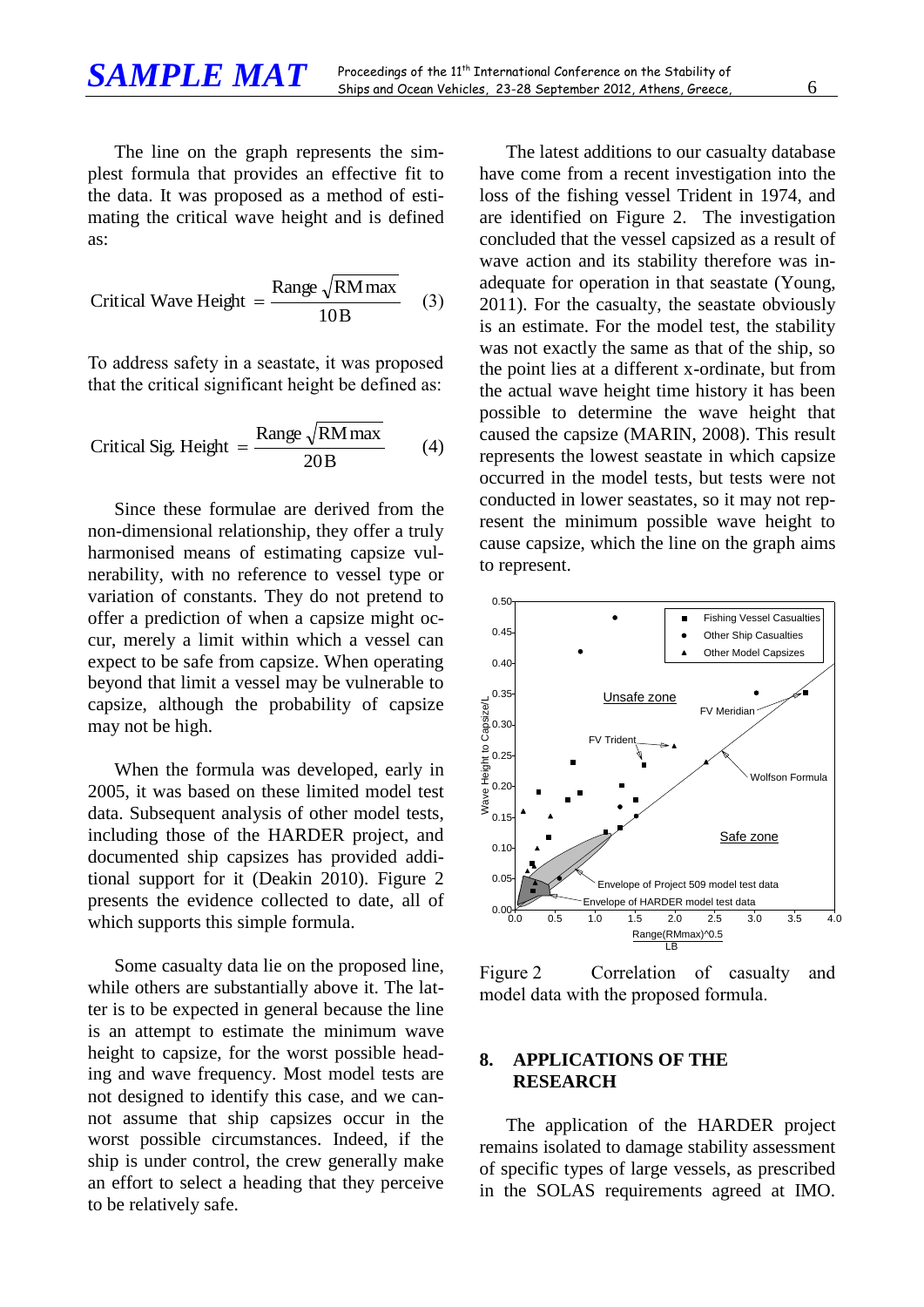There it should provide a valuable tool to help prevent loss of life, particularly when applied to passenger ships, and in time we may know whether it is a successful tool. Its adoption perhaps was inevitable, given the financial and political commitment to its development and the prominence of the organisations involved, but it is very sad that it appears to have no application to smaller vessels.

The Wolfson Unit's formula can be applied to any size and type of vessel. In the current climate it may be seen as too simplistic for adoption by IMO but, in the author's view, simplicity can be a strength. Regardless of its regulatory application, it is worthy of consideration as a basis for preliminary design assessment or, more importantly, for operational safety guidance.

An example where regulations proved inadequate but guidance might have been of value was Meridian, identified on [Figure 2.](#page-5-0) This fishing vessel capsized while on guard duty in the North Sea in 2006 with the loss of all four crew. It had stability characteristics well in excess of the IMO minimum criteria, but was in severe weather with waves up to about 8 metres, and was only 22.7m long. With such good stability, its loss came as a surprise to the accident investigators, but safety guidance based on a formula such as this might have warned the crew, as the weather worsened, that they were operating with marginal safety.

The formula was used in the development of simple safety guidance for fishermen, as presented at STAB2006 (Deakin 2006). By considering the anticipated loading and lifting cases, the maximum recommended seastates can be determined to inform operational decisions. This is the most important and valuable development, and worthy of wider application.

The concept was further simplified for application to small boats without any stability information. The method provides approximate safety guidance based on the length and beam of a boat, by relating the residual freeboard to the seastate. Three safety zones are defined, and are displayed on a single page Stability Notice which can be posted in the wheelhouse:

**Green**: "Safe" in all but extreme seastates

**Amber**: "Low level of safety" and should be restricted to low seastates

**Red**: "Unsafe, and danger of capsize" unless restricted to calm conditions and with extreme caution.

The seastate boundaries are defined by their significant height, Hs, in relation to boat size.

Green/amber  $\text{Hs}_{\text{amber}} = \sqrt{1 + 0.4 \text{LOA} - 1}$  (5) Amber/red  $\text{Hs}_{\text{red}} = (\text{Hs}_{\text{amber}})/2$ (6)

For vessels with no stability data the recommended minimum residual freeboards, F, that correspond to these seastates are:

Decked boats

Green/amber 
$$
F_{\text{amber}} = \frac{B}{L}(Hs_{\text{amber}})
$$
 (7)

$$
Amber/red \tF_{red} = (F_{amber})/2 \t(8)
$$

Undecked boats

$$
Amber/red \tF_{red} = \frac{2.6B}{L} (Hs_{red}) \t(9)
$$

All units are metres. These formulae can be applied in a few minutes by anyone capable of using a tape measure and calculator, and might help to raise the safety awareness of those using small craft. They were derived using data for UK fishing vessels, for which they were harmonised with the IMO criteria, but the author believes that they can be applied much more widely, to many types of craft. This is just one method, and perhaps requires greater validation and development for wider application, but illustrates that practical solutions can be found without great expense.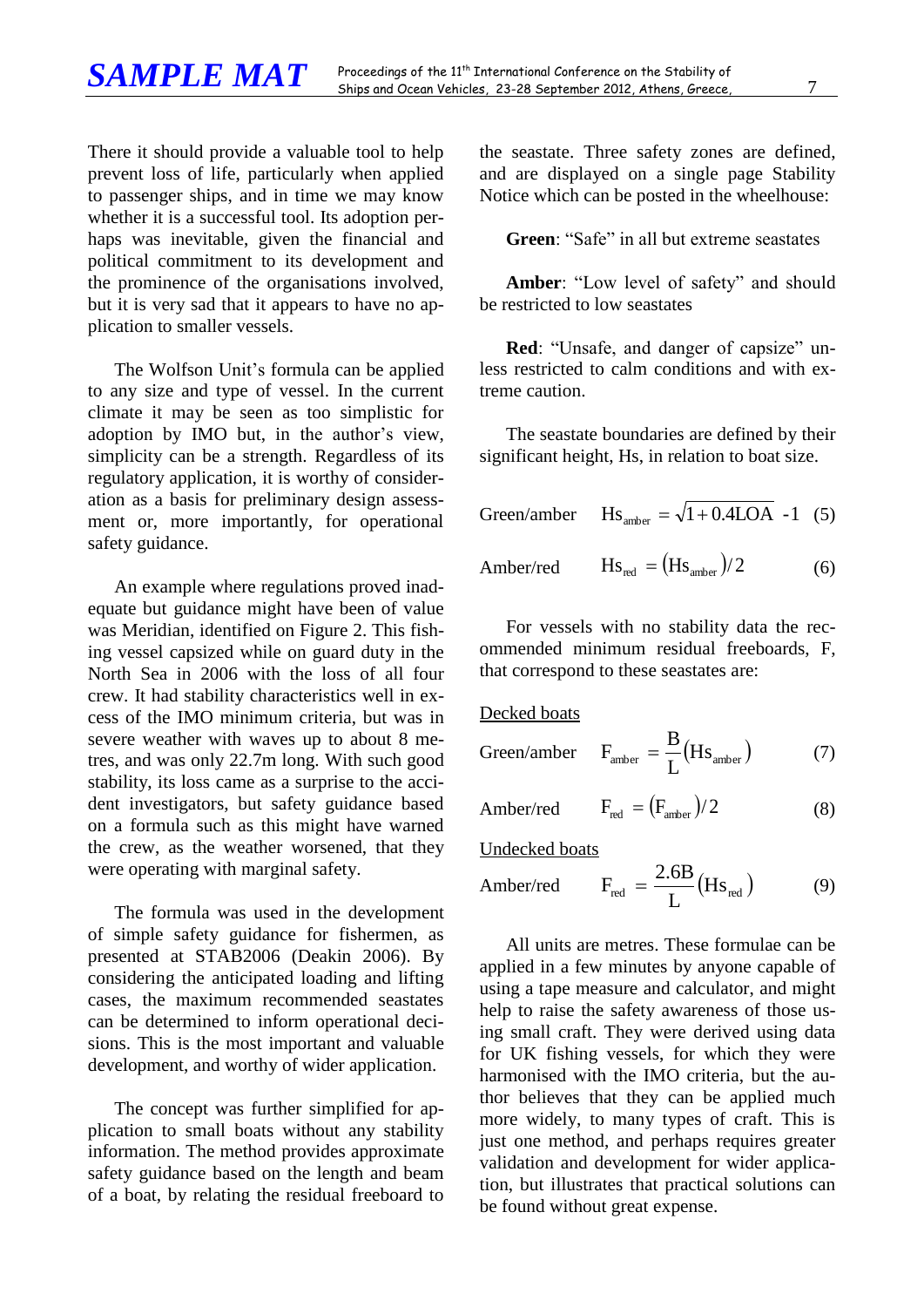

Figure 3 FV Aleyna, photographed in 2006. She capsized in 2008 while fishing as a beam trawler.

The photograph in Figure 3 was taken in 2006. It shows a vessel of 14 metres which operated with very low freeboard for many years. Superimposed on the photograph is a freeboard guidance mark proposed as a means of relating the safety guidance directly to the vessel, for all to see. The mark spans the freeboards from "green" at the bottom to "red" at the top, as defined by equations (7) and (8). It is clear that, even when rigged as a stern trawler, and when upright, the vessel was operating predominantly in the amber or red safety zones. In 2007 it was rigged with heavier beam trawling gear and the safety margins would have been even smaller, but the heeling moments would have been much greater. The vessel capsized while trawling in 2008.

These marks are not intended to have any regulatory purpose, but to ensure that the owner, crew, their wives and indeed the whole community, become familiar with the level of safety of a vessel and its limitations. They may help in raising safety awareness generally.

# **9. OUR RESPONSIBILITIES**

In an ideal world, naval architects would take responsibility to make ships as safe as possible. We know how to make ships safer, but safety always comes at a cost. In practice, therefore, naval architects must find a compromise between safety and the cost of the ship, or the economics of its operation. Invariably they design the vessel to the regulatory minima, because that gives the most economical solution with acceptable safety. Traditionally, regulations and stability information booklets have done nothing to provide safety guidance to the master of a ship. They give the operator the confidence to go to sea in the belief that the ship is safe if operated within the specified range of loading conditions. It may not be